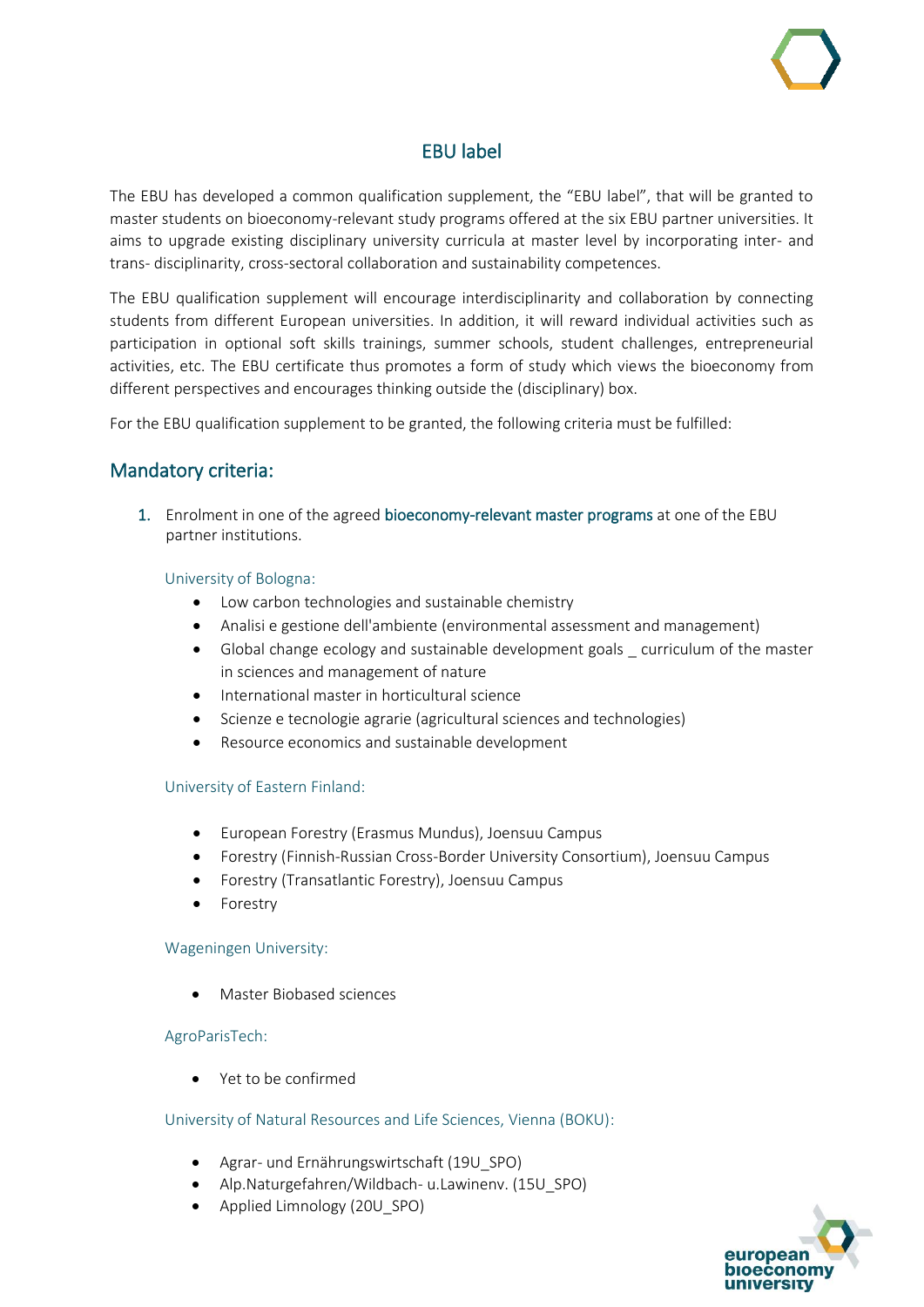- Biotechnology (19U SPO)
- DDP MSc European Forestry (12U\_SPO)
- EM in Animal Breeding and Genetics (20U\_SPO)
- Environmental Sciences (EnvEuro) (20U\_SPO)
- Forstwissenschaften (20U\_SPO)
- Holztechnologie und Management (20U\_SPO)
- Int. Master in Soils and Global Change (19U\_SPO)
- Intern. Master in Horticultural Sciences (19U\_SPO)
- JD Sustainability in Agriculture (20U\_SPO)
- Kulturtechnik und Wasserwirtschaft (20U\_SPO)
- Landschaftsplanung u. Landschaftsarch. (20U\_SPO)
- Lebensmittelwissenschaft u. -technologie (19U\_SPO)
- Mountain Forestry (20U\_SPO)
- Nat. Resources Managem. a. Ecol. Engin. (20U SPO)
- NAWARO (19U\_SPO)
- Nutzpflanzenwissenschaften (19U\_SPO)
- Nutztierwissenschaften (19U\_SPO)
- Organic Agricult. Systems a. Agroecology (20U\_SPO)
- Phytomedizin (19U\_SPO)
- Safety in the Food Chain (16U\_SPO)
- Umwelt- und Bioressourcenmanagement (20U\_SPO)
- Water Management/Environment Engineering (20U\_SPO)
- Wildtierökologie und Wildtiermanagement (18U\_SPO)

## University of Hohenheim:

- Bioeconomy
- Earth and Climate System Science
- Nachwachsende Rohstoffe und Bioenergie
- 2. Willingness for the acquisition of a T-shaped skills profile consisting of disciplinary expertise, hard and soft skills as well as sustainability competences;

This criterium consist on a self-reflection report on the student's own T-shaped skills profile considering the own disciplinary and interdisciplinary expertise and knowledge, hard and soft skills as well as sustainability competences. This self-reflection exercise should be framed on the future vision and role that the student wants to play in the transformation towards a sustainable bioeconomy.

- 3. Master thesis with an explicit link to the bioeconomy through inclusion of a chapter describing the relevance of the thesis results to the bioeconomy; Ideally, supervisor(s) and cosupervisor(s) should be academics from two different EBU universities. Students should select their supervisors according to the topic of interest.
- 4. Participation in the 'EBU student journey' or in two or three of the activities listed below under optional activities.

## EBU Student Journey:

Six students will be selected to participate in the EBU Student Journey. Students work in teams, complete interactive online activities, follow online lectures and participate in an